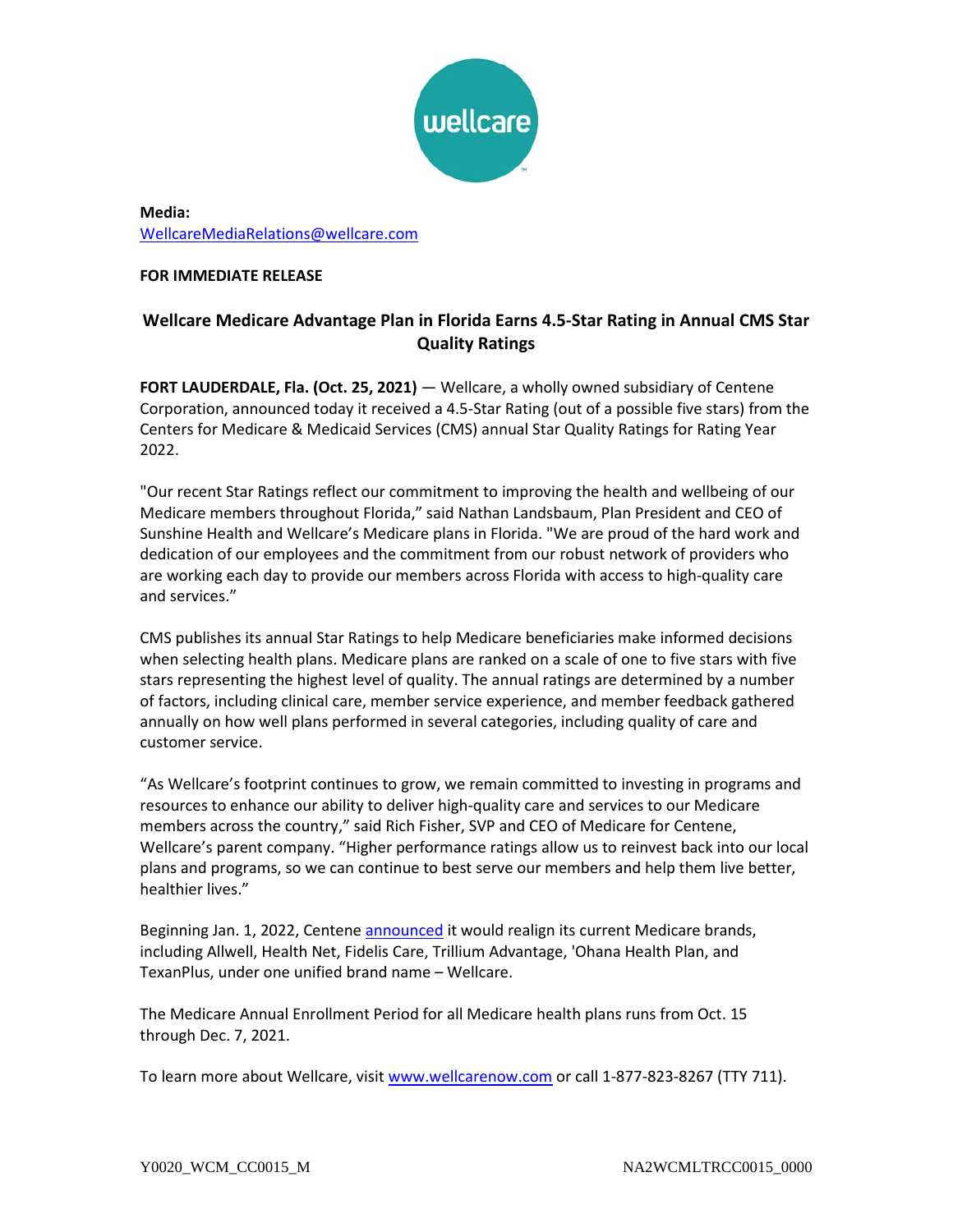

### **About Wellcare**

For more than 20 years, Wellcare has offered a range of Medicare products, including Medicare Advantage and Medicare Prescription Drug Plans (PDP), which offer affordable coverage beyond Original Medicare. Today, the company offers benefits with every Medicare beneficiary in mind, such as dental, hearing and vision services; Flex cards to assist with co-pays; transportation services; telehealth visits; wellness and fitness programs; in-home support services; and special supplemental benefits for the chronically ill. Wellcare is a wholly owned subsidiary of Centene Corporation, a leading multi-national healthcare enterprise committed to transforming the health of the community, one person at a time. Beginning Jan. 1, 2022, Centene's Medicare brands, including Allwell, Health Net, Fidelis Care, Trillium Advantage, 'Ohana Health Plan, and TexanPlus will transition to the Wellcare brand. For more information about Wellcare, visit [www.wellcare.com.](http://www.wellcare.com/)

#### **About Sunshine Health**

Headquartered in Broward County and with offices across the state, Sunshine Health is among the largest healthcare plans in Florida. Offering coordinated care and a network of support for our members, Sunshine Health is transforming the health of the community, one person at a time. Sunshine Health is a wholly owned subsidiary of Centene Corporation, a diversified, multinational healthcare enterprise. We offer government-sponsored managed care through Medicaid, Long Term Care, the Health Insurance Marketplace (Ambetter), and Medicare Advantage and Prescription Drug Plans (Wellcare). Our specialty plans include the Child Welfare Specialty Plan serving children in or adopted from the state's Child Welfare system; the Serious Mental Illness Specialty Plan for people living with serious mental illness; and the Children's Medical Services Health Plan, operated by Sunshine Health on behalf of the Florida Department of Health for children and adolescents with special healthcare needs.

For more information, visit SunshineHealth.com or follow us on Facebook and Twitter @SunHealthFL.

#### **About Centene Corporation**

Centene Corporation, a Fortune 25 company, is a leading multi-national healthcare enterprise that is committed to helping people live healthier lives. The Company takes a local approach – with local brands and local teams – to provide fully integrated, high-quality, and cost-effective services to government-sponsored and commercial healthcare programs, focusing on underinsured and uninsured individuals. Centene offers affordable and high-quality products to nearly 1 in 15 individuals across the nation, including Medicaid and Medicare members (including Medicare Prescription Drug Plans) as well as individuals and families served by the Health Insurance Marketplace, the TRICARE program, and individuals in correctional facilities. The Company also serves several international markets, and contracts with other healthcare and commercial organizations to provide a variety of specialty services focused on treating the whole person. Centene focuses on long-term growth and the development of its people, systems and capabilities so that it can better serve its members, providers, local communities, and government partners.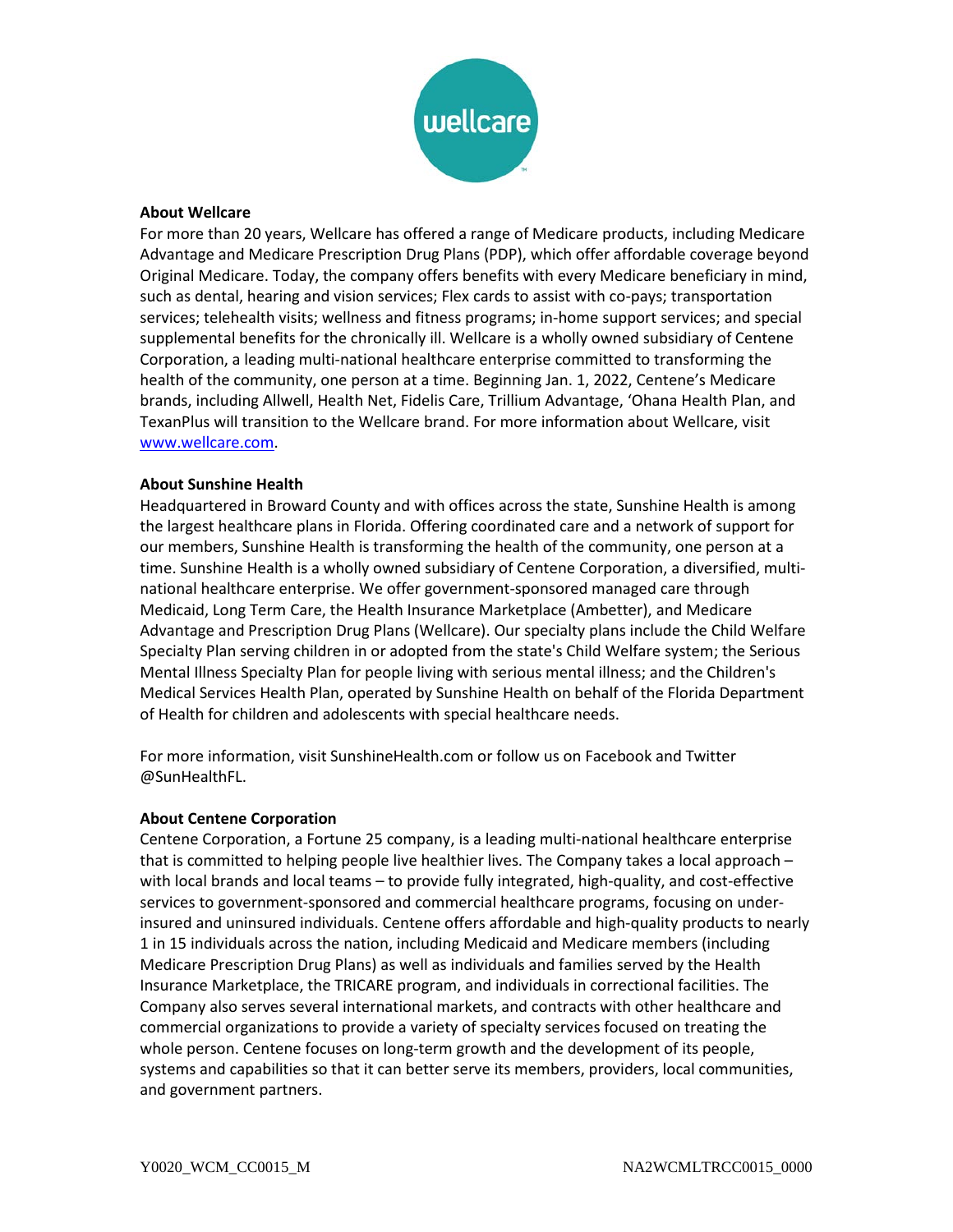

Centene uses its investor relations website to publish important information about the Company, including information that may be deemed material to investors. Financial and other information about Centene is routinely posted and is accessible on Centene's investor relations website, [https://investors.centene.com/.](https://investors.centene.com/)

## **Forward-Looking Statements**

*All statements, other than statements of current or historical fact, contained in this press release are forward-looking statements. Without limiting the foregoing, forward-looking statements often use words such as "believe," "anticipate," "plan," "expect," "estimate," "intend," "seek," "target," "goal," "may," "will," "would," "could," "should," "can," "continue" and other similar words or expressions (and the negative thereof). Centene (the Company, our, or we) intends such forward-looking statements to be covered by the safe-harbor provisions for forward-looking statements contained in the Private Securities Litigation Reform Act of 1995, and we are including this statement for purposes of complying with these safe-harbor provisions. In particular, these statements include, without limitation, statements about our future operating or financial performance, market opportunity, growth strategy, competition, expected activities in completed and future acquisitions, including statements about the impact of our proposed acquisition of Magellan Health (the Magellan Acquisition), our completed acquisition of WellCare Health Plans, Inc. (WellCare and such acquisition, the WellCare Acquisition), other recent and future acquisitions, investments, the adequacy of our available cash resources and our settlements with Ohio and Mississippi to resolve claims and/or allegations made by those states with regard to past practices at Envolve Pharmacy Solutions, Inc. (Envolve), as our pharmacy benefits manager (PBM) subsidiary, and other possible future claims and settlements related to the past practices at Envolve and our ability to settle claims with other states within the reserve estimate we have recorded and on other acceptable terms, or at all. These forwardlooking statements reflect our current views with respect to future events and are based on numerous assumptions and assessments made by us in light of our experience and perception of historical trends, current conditions, business strategies, operating environments, future developments and other factors we believe appropriate. By their nature, forward-looking statements involve known and unknown risks and uncertainties and are subject to change because they relate to events and depend on circumstances that will occur in the future, including economic, regulatory, competitive and other factors that may cause our or our industry's actual results, levels of activity, performance or achievements to be materially different from any future results, levels of activity, performance or achievements expressed or implied by these forward-looking statements. These statements are not guarantees of future performance and are subject to risks, uncertainties and assumptions. All forward-looking statements included in this press release are based on information available to us on the date hereof. Except as may be otherwise required by law, we undertake no obligation to update or revise the forward-looking statements included in this press release, whether as a result of new information, future events or otherwise, after the date hereof. You should not place undue reliance on any forward-looking statements, as actual results may differ materially from projections, estimates, or other forward-looking statements due to a variety of important*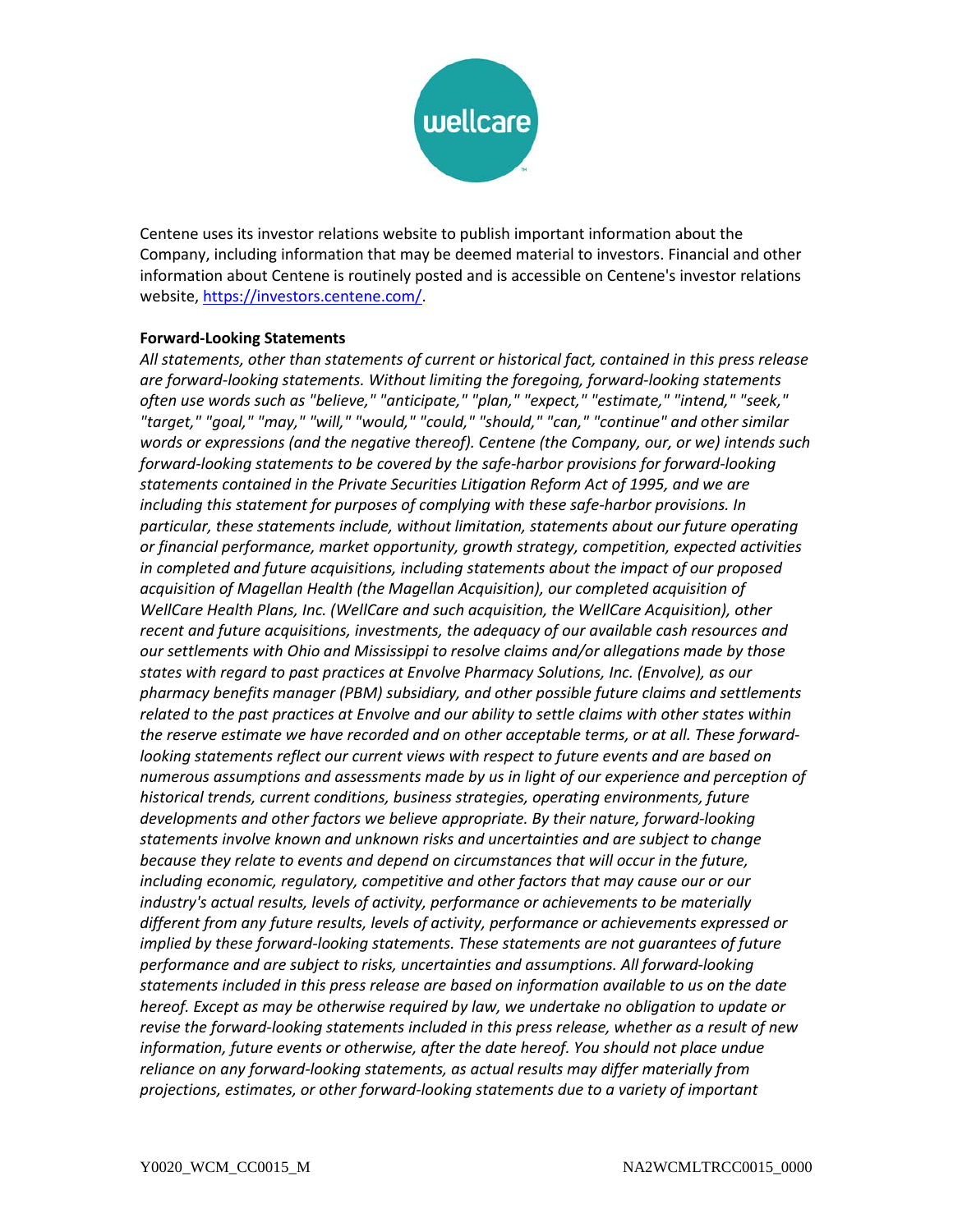

*factors, variables and events including, but not limited to: the impact of COVID-19 on global markets, economic conditions, the healthcare industry and our results of operations and the response by governments and other third parties; the risk that regulatory or other approvals required for the Magellan Acquisition may be delayed or not obtained or are subject to unanticipated conditions that could require the exertion of management's time and our resources or otherwise have an adverse effect on us; the possibility that certain conditions to the consummation of the Magellan Acquisition will not be satisfied or completed on a timely basis and accordingly, the Magellan Acquisition may not be consummated on a timely basis or at all; uncertainty as to the expected financial performance of the combined company following completion of the Magellan Acquisition; the possibility that the expected synergies and value creation from the Magellan Acquisition or the WellCare Acquisition (or other acquired businesses) will not be realized, or will not be realized within the respective expected time periods; the risk that unexpected costs will be incurred in connection with the completion and/or integration of the Magellan Acquisition or that the integration of Magellan Health will be more difficult or time consuming than expected; the risk that potential litigation in connection with the Magellan Acquisition may affect the timing or occurrence of the Magellan Acquisition or result in significant costs of defense, indemnification and liability; a downgrade of the credit rating of our indebtedness; the inability to retain key personnel; disruption from the announcement, pendency, completion and/or integration of the Magellan Acquisition or from the integration of the WellCare Acquisition, or similar risks from other acquisitions we may announce or complete from time to time, including potential adverse reactions or changes to business relationships with customers, employees, suppliers or regulators, making it more difficult to maintain business and operational relationships; our ability to accurately predict and effectively manage health benefits and other operating expenses and reserves, including fluctuations in medical utilization rates due to the impact of COVID-19; competition; membership and revenue declines or unexpected trends; changes in healthcare practices, new technologies and advances in medicine; increased healthcare costs; changes in economic, political or market conditions; changes in federal or state laws or regulations, including changes with respect to income tax reform or government healthcare programs as well as changes with respect to the Patient Protection and Affordable Care Act and the Health Care and Education Affordability Reconciliation Act (collectively referred to as the ACA) and any regulations enacted thereunder that may result from changing political conditions, the new administration or judicial actions; rate cuts or other payment reductions or delays by governmental payors and other risks and uncertainties affecting our government businesses; our ability to adequately price products; tax matters; disasters or major epidemics; changes in expected contract start dates; provider, state, federal, foreign and other contract changes and timing of regulatory approval of contracts; the expiration, suspension, or termination of our contracts with federal or state governments (including, but not limited to, Medicaid, Medicare, TRICARE or other customers); the difficulty of predicting the timing or outcome of legal or regulatory proceedings or matters, including claims against our PBM business or whether additional claims, reviews or investigations relating to our PBM business will be brought by states, the federal government or shareholder litigants, or government investigations; challenges to our contract awards; cyber-attacks or other privacy or data security incidents; the exertion of management's time and our resources, and other*